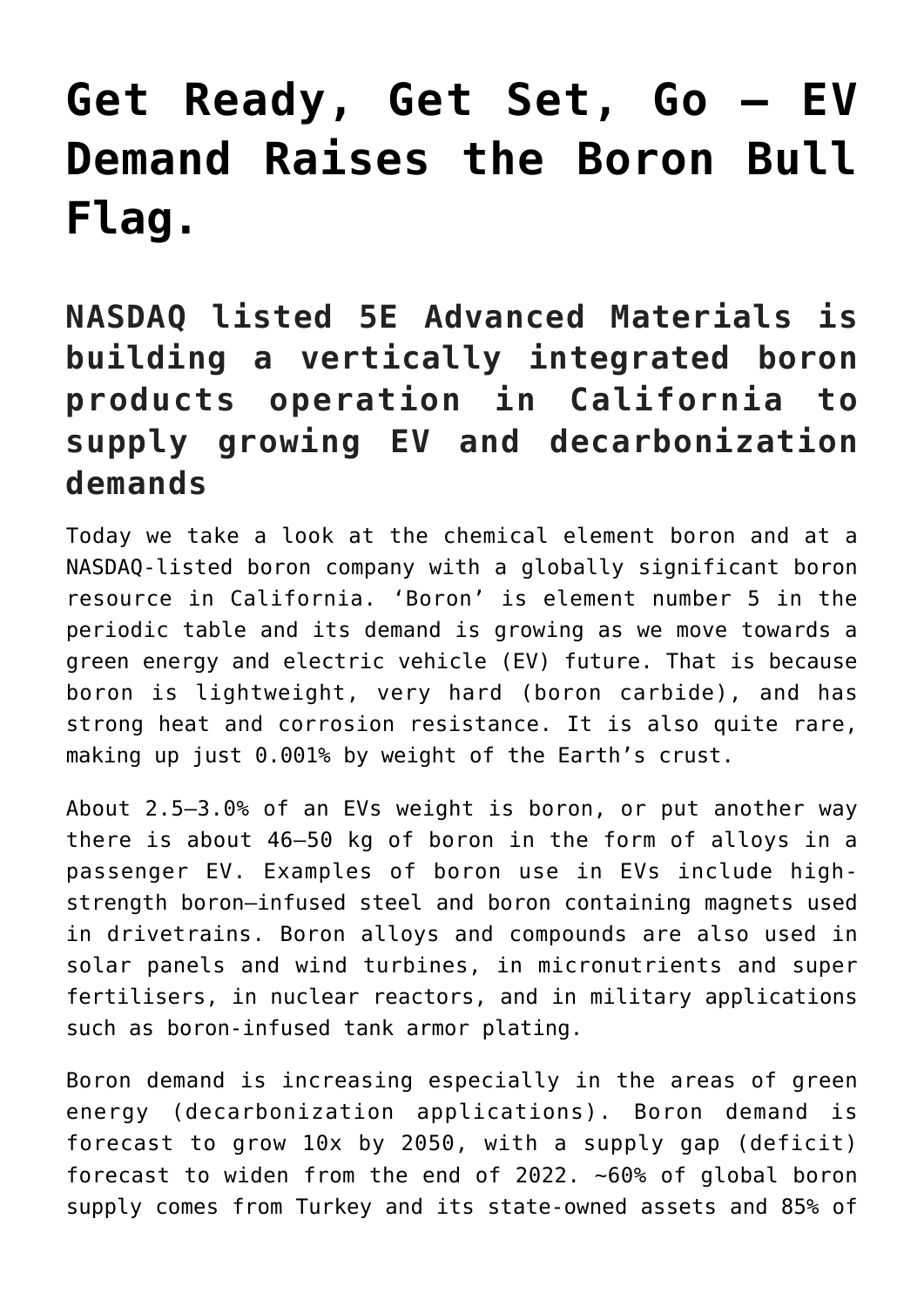global supply comes from just two companies (Eti Maden & Rio Tinto).

*Note: When you hear about electric motors being made with NdFeB permanent magnets, the 'B' refers to boron.*

#### **Boron uses**

**BORON**<sup>+</sup> the "Enabler Mineral"



**High-Strength Boron-Infused Steel** 

**Light-Weight Boron fiberglass** 

# **Super Fertilizers**



## Source: [5E Advanced Materials company presentation](https://5eadvancedmaterials.com/wp-content/uploads/BairdVechicleTechnologyAndMobilityConferencePresentation25Jan22.pdf)

# **Boron supply gap forecast from end 2022 as demand increases and the new pipleine of projects supply is small**

#### SUPPLY GAP FORMING AS CHALLENGED GLOBAL SUPPLY FACES **UNPRECEDENTED DEMAND**

Boron demand is forecasted to increase 10x by 2050 from 2020 levels driven by an acceleration of both future facing decarbonization and traditional applications.

Under this demand curve, a supply gap is forming given the existence of only 6 potential Boron projects globally. For context, Boron offers greater demand growth than Lithium but there are hundreds of Lithium projects and only 6 potential Boron projects.

Potential for new Boron projects is also limited by scarcity of the resource given stringent geological requirements and relatively low concentration in the earth's crust.



# Source: [5E Advanced Materials website – Boron 101](https://5eadvancedmaterials.com/boron-101/)

# **5E Advanced Materials Inc.**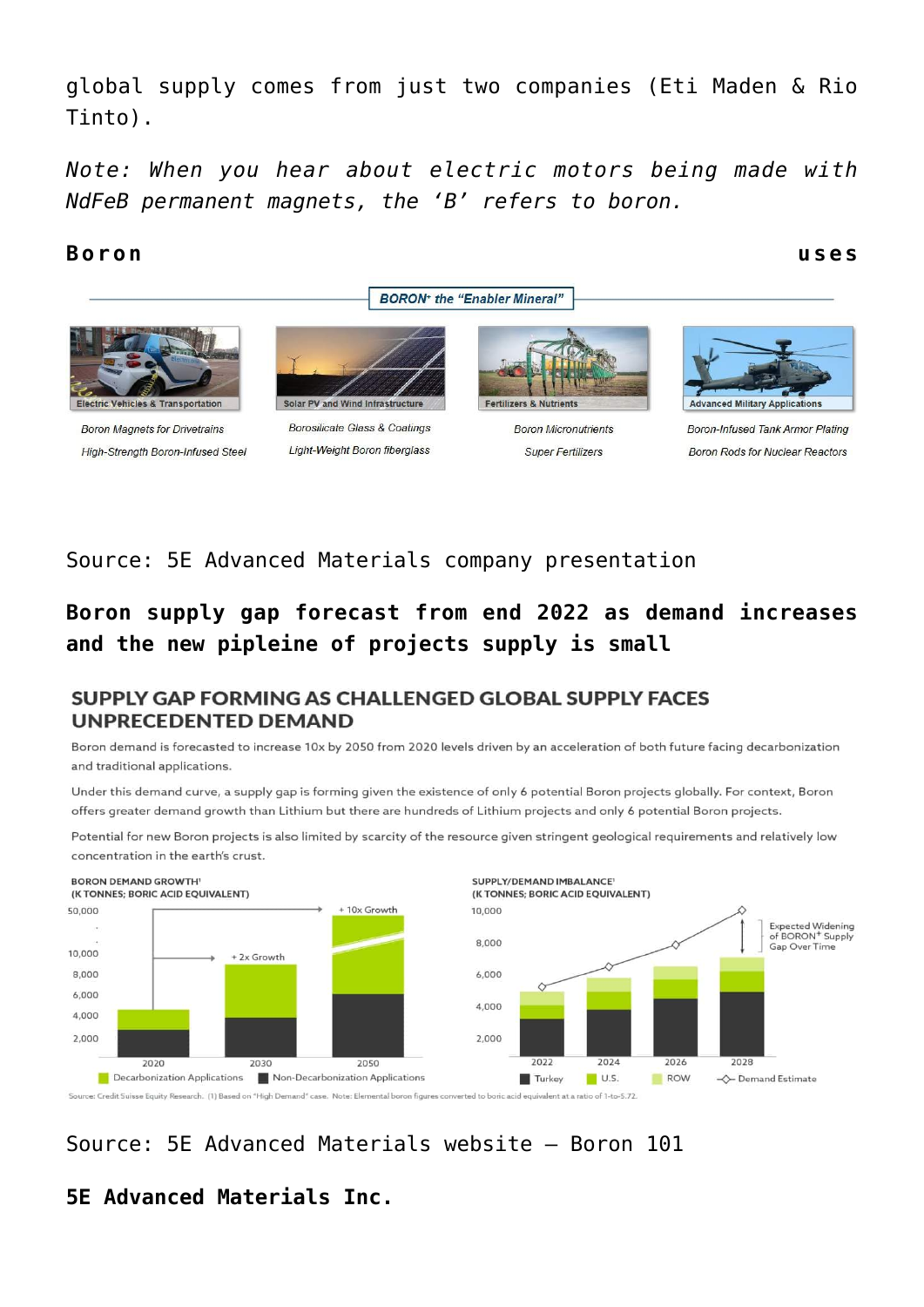5E Advanced Materials Inc. (NASDAQ: FEAM | ASX: 5EA) (5E) core business is founded on its low cost, light environmental touch, boron resource in Southern California, USA. [According](https://5eadvancedmaterials.com/about/who-we-are/) [to](https://5eadvancedmaterials.com/about/who-we-are/) 5E: "The Resource is designated Critical Infrastructure by the U.S. government and is the largest known conventional boron deposit globally."

5E is building a BORON<sup>+</sup> Advanced Materials business that operates across the value chain from resource extraction, to refinement, to distribution. The business is backward integrated from customer product offering into processing and extraction methods. In other words, 5E finds the customer first and then works backwards from there.

The 100% owned Fort Cady Project in Southern California has a Total Resource of [~327 million tons at 8.22% boric acid](https://5eadvancedmaterials.com/wp-content/uploads/BairdVechicleTechnologyAndMobilityConferencePresentation25Jan22.pdf) [content](https://5eadvancedmaterials.com/wp-content/uploads/BairdVechicleTechnologyAndMobilityConferencePresentation25Jan22.pdf) and 323ppm lithium. The Total JORC Code Compliant Mineral Resource Estimate is [120.44 million tons at 6.51%](https://investorintel.com/wp-admin/post.php?post=169412&action=edit) [B2O3, 11.57% H3BO3](https://investorintel.com/wp-admin/post.php?post=169412&action=edit) and 344ppm lithium. Either way, it is a very large resource with a high boron content and some lithium by-product.

5E has already achieved an eDFS for Fort Cady and has all substantive permits in place. Next steps in 2022 will include a BFS, a small scale boron facility, and advancing off-take and potential partnerships. Beyond that production is targeted to begin by 2024+, subject to the above steps being completed.

5E's [management and board](https://5eadvancedmaterials.com/about/team/#management-team) have a wealth of relevant experience including CEO Henri Tausch having worked for Honeywell and COO Tyson Hall having worked for lithium giant Albemarle.

**There are very few near term new boron projects, especially now that the Serbia government has blocked Jadar**